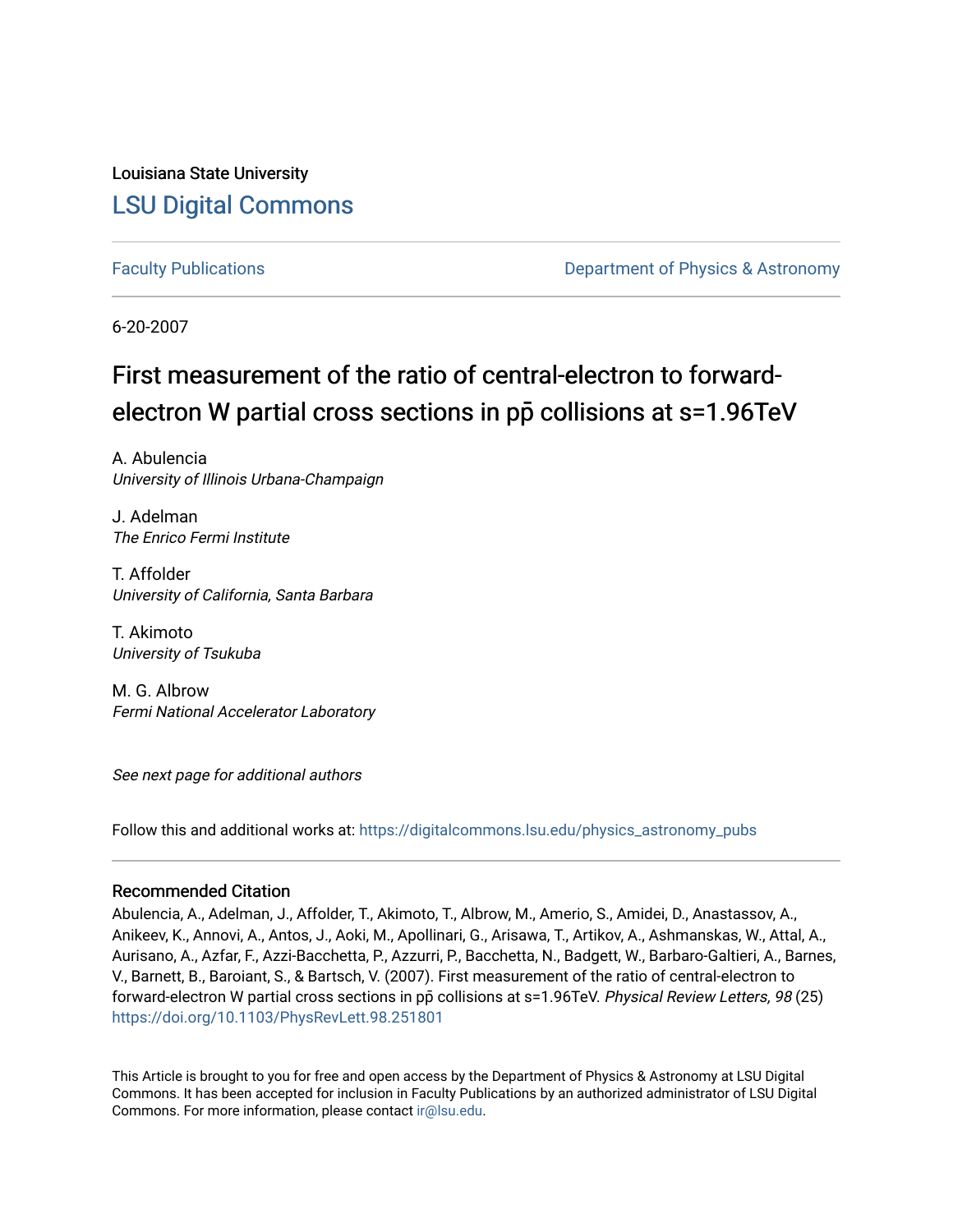## Authors

A. Abulencia, J. Adelman, T. Affolder, T. Akimoto, M. G. Albrow, S. Amerio, D. Amidei, A. Anastassov, K. Anikeev, A. Annovi, J. Antos, M. Aoki, G. Apollinari, T. Arisawa, A. Artikov, W. Ashmanskas, A. Attal, A. Aurisano, F. Azfar, P. Azzi-Bacchetta, P. Azzurri, N. Bacchetta, W. Badgett, A. Barbaro-Galtieri, V. E. Barnes, B. A. Barnett, S. Baroiant, and V. Bartsch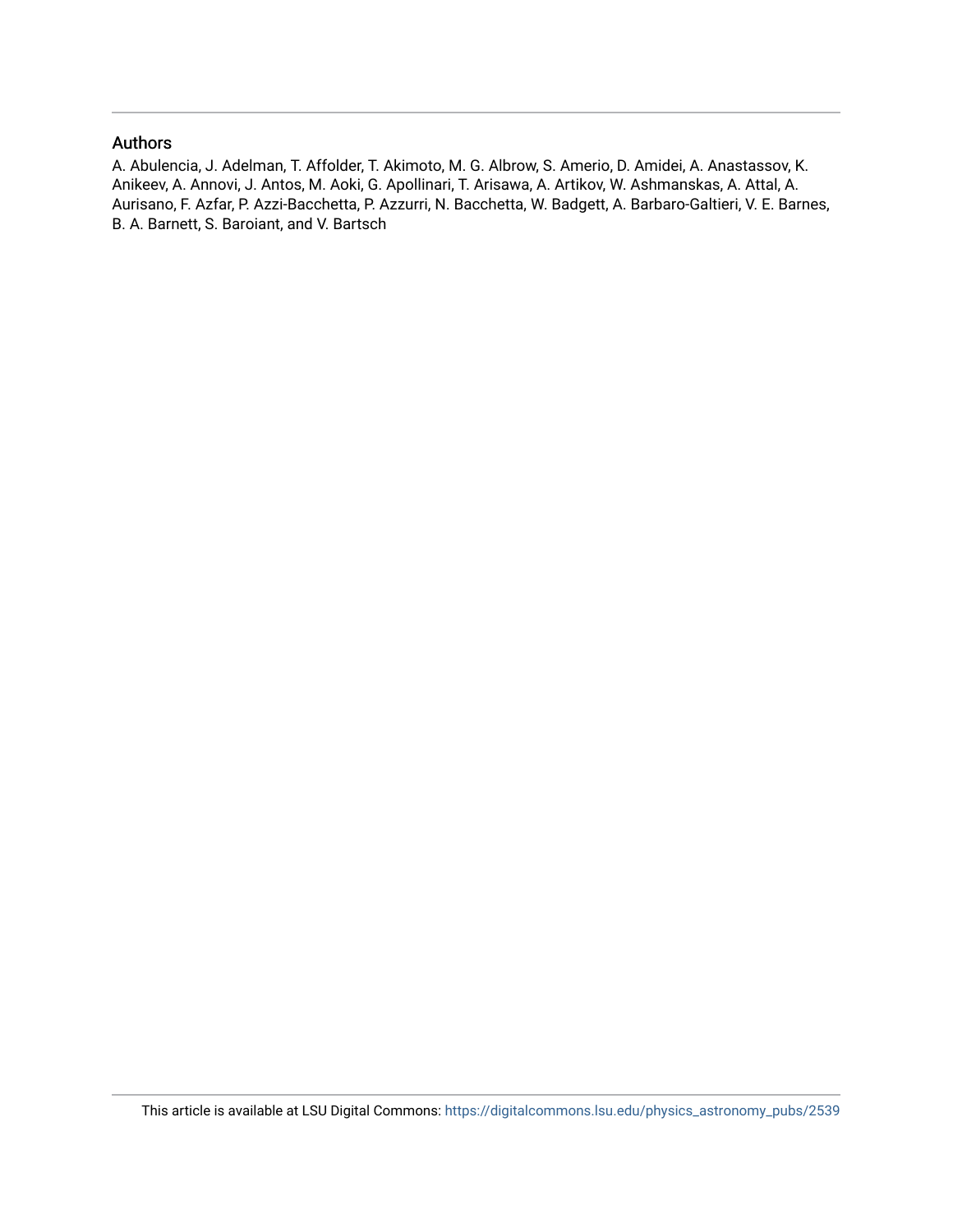## **First Measurement of the Ratio of Central-Electron to Forward-Electron** *W* **Partial Cross Sections in** *pp* **Collisions at** *s* <sup>p</sup> **<sup>1</sup>***:***96 TeV**

<span id="page-2-8"></span><span id="page-2-7"></span><span id="page-2-6"></span><span id="page-2-5"></span><span id="page-2-4"></span><span id="page-2-3"></span><span id="page-2-2"></span><span id="page-2-1"></span><span id="page-2-0"></span>A. Abulencia,<sup>24</sup> J. Adelman,<sup>13</sup> T. Affolder,<sup>10</sup> T. Akimoto,<sup>55</sup> M. G. Albrow,<sup>17</sup> S. Amerio,<sup>43</sup> D. Amidei,<sup>35</sup> A. Anastassov,<sup>52</sup> K. Anikeev,<sup>17</sup> A. Annovi,<sup>19</sup> J. Antos,<sup>14</sup> M. Aoki,<sup>55</sup> G. Apollinari,<sup>17</sup> T. Arisawa,<sup>57</sup> A. Artikov,<sup>15</sup> W. Ashmanskas,<sup>17</sup> A. Attal,<sup>3</sup> A. Aurisano,<sup>42</sup> F. Azfar,<sup>42</sup> P. Azzi-Bacchetta,<sup>43</sup> P. Azzurri,<sup>46</sup> N. Bacchetta,<sup>43</sup> W. Badgett,<sup>17</sup> A. Barbaro-Galtieri,<sup>29</sup> V. E. Barnes,<sup>48</sup> B. A. Barnett,<sup>25</sup> S. Baroiant,<sup>7</sup> V. Bartsch,<sup>31</sup> G. Bauer,<sup>33</sup> P.-H. Beauchemin,<sup>34</sup> F. Bedeschi,<sup>46</sup> S. Behari,<sup>25</sup> G. Bellettini,<sup>46</sup> J. Bellinger,<sup>59</sup> A. Belloni,<sup>33</sup> D. Benjamin,<sup>16</sup> A. Beretvas,<sup>17</sup> J. Beringer,<sup>29</sup> T. Berry,<sup>30</sup> A. Bhatti,<sup>50</sup> M. Binkley,<sup>17</sup> D. Bisello,<sup>43</sup> I. Bizjak,<sup>31</sup> R. E. Blair,<sup>2</sup> C. Blocker,<sup>6</sup> B. Blumenfeld,<sup>25</sup> A. Bocci,<sup>16</sup> A. Bodek,<sup>49</sup> V. Boisvert,<sup>49</sup> G. Bolla,<sup>48</sup> A. Bolshov,<sup>33</sup> D. Bortoletto,<sup>48</sup> J. Boudreau,<sup>47</sup> A. Boveia,<sup>10</sup> B. Brau,<sup>10</sup> L. Brigliadori,<sup>5</sup> C. Bromberg,<sup>36</sup> E. Brubaker,<sup>13</sup> J. Budagov,<sup>15</sup> H. S. Budd,<sup>49</sup> S. Budd,<sup>24</sup> K. Burkett,<sup>17</sup> G. Busetto,<sup>43</sup> P. Bussey,<sup>21</sup> A. Buzatu,<sup>34</sup> K. L. Byrum,<sup>2</sup> S. Cabrera, <sup>16,[q](#page-8-0)</sup> M. Campanelli,<sup>20</sup> M. Campbell,<sup>35</sup> F. Canelli,<sup>17</sup> A. Canepa,<sup>45</sup> S. Carillo,<sup>18[,i](#page-8-1)</sup> D. Carlsmith,<sup>59</sup> R. Carosi,<sup>46</sup> S. Carron,<sup>34</sup> B. Casal,<sup>11</sup> M. Casarsa,<sup>54</sup> A. Castro,<sup>5</sup> P. Catastini,<sup>46</sup> D. Cauz,<sup>54</sup> M. Cavalli-Sforza,<sup>3</sup> A. Cerri,<sup>29</sup> L. Cerrito,<sup>31,[m](#page-8-2)</sup> S. H. Chang,<sup>28</sup> Y. C. Chen,<sup>1</sup> M. Chertok,<sup>7</sup> G. Chiarelli,<sup>46</sup> G. Chlachidze,<sup>17</sup> F. Chlebana,<sup>17</sup> I. Cho,<sup>28</sup> K. Cho,<sup>28</sup> D. Chokheli,<sup>15</sup> J. P. Chou,<sup>22</sup> G. Choudalakis,<sup>33</sup> S. H. Chuang,<sup>52</sup> K. Chung,<sup>12</sup> W. H. Chung,<sup>59</sup> Y. S. Chung,<sup>49</sup> M. Cilijak,<sup>46</sup> C. I. Ciobanu,<sup>24</sup> M. A. Ciocci,<sup>46</sup> A. Clark,<sup>20</sup> D. Clark,<sup>6</sup> M. Coca,<sup>16</sup> G. Compostella,<sup>43</sup> M. E. Convery,<sup>50</sup> J. Conway,<sup>7</sup> B. Cooper,<sup>31</sup> K. Copic,<sup>35</sup> M. Cordelli,<sup>19</sup> G. Cortiana,<sup>43</sup> F. Crescioli,<sup>46</sup> C. Cuenca Almenar,<sup>7[,q](#page-8-0)</sup> J. Cuevas,<sup>11,[l](#page-8-3)</sup> R. Culbertson,<sup>17</sup> J. C. Cully,<sup>35</sup> S. DaRonco,<sup>43</sup> M. Datta,<sup>17</sup> S. D'Auria,<sup>21</sup> T. Davies,<sup>21</sup> D. Dagenhart,<sup>17</sup> P. de Barbaro,<sup>49</sup> S. De Cecco,<sup>51</sup> A. Deisher,<sup>29</sup> G. De Lentde[c](#page-8-4)ker,<sup>49,c</sup> G. De Lorenzo,<sup>3</sup> M. Dell'Orso,<sup>46</sup> F. Delli Paoli,<sup>43</sup> L. Demortier,<sup>50</sup> J. Deng,<sup>16</sup> M. Deninno,<sup>5</sup> D. De Pedis, <sup>51</sup> P. F. Derwent, <sup>17</sup> G. P. Di Giovanni, <sup>44</sup> C. Dionisi, <sup>51</sup> B. Di Ruzza, <sup>54</sup> J. R. Dittmann, <sup>4</sup> M. D'Onofrio, <sup>3</sup> C. Dörr, <sup>26</sup> S. Donati, <sup>46</sup> P. Dong, <sup>8</sup> J. Donini, <sup>43</sup> T. Dorigo, <sup>43</sup> S. Dube, <sup>52</sup> J. Efron, <sup>39</sup> R. Erbacher, <sup>7</sup> D. Errede, <sup>24</sup> S. Errede, <sup>24</sup> R. Eusebi, <sup>17</sup> H. C. Fang,<sup>29</sup> S. Farrington,<sup>30</sup> I. Fedorko,<sup>46</sup> W. T. Fedorko,<sup>13</sup> R. G. Feild,<sup>60</sup> M. Feindt,<sup>26</sup> J. P. Fernandez,<sup>32</sup> R. Field,<sup>18</sup> G. Flanagan,<sup>48</sup> R. Forrest,<sup>7</sup> S. Forrester,<sup>7</sup> M. Franklin,<sup>22</sup> J. C. Freeman,<sup>29</sup> I. Furic,<sup>13</sup> M. Gallinaro,<sup>50</sup> J. Galyardt,<sup>12</sup> J. E. Garcia,<sup>46</sup> F. Garberson,<sup>10</sup> A. F. Garfinkel,<sup>48</sup> C. Gay,<sup>60</sup> H. Gerberich,<sup>24</sup> D. Gerdes,<sup>35</sup> S. Giagu,<sup>51</sup> P. Giannetti,<sup>46</sup> K. Gibson,<sup>47</sup> J. L. Gimmell,<sup>49</sup> C. Ginsburg,<sup>17</sup> N. Giokaris,<sup>15[,a](#page-8-5)</sup> M. Giordani,<sup>54</sup> P. Giromini,<sup>19</sup> M. Giunta,<sup>46</sup> G. Giurgiu,<sup>25</sup> V. Glagolev,<sup>15</sup> D. Glenzinski,<sup>17</sup> M. Gold,<sup>37</sup> N. Goldschmidt,<sup>18</sup> J. Goldstein,<sup>42[,b](#page-8-6)</sup> A. Golossanov,<sup>17</sup> G. Gomez,<sup>11</sup> G. Gomez-Ceballos,<sup>33</sup> M. Goncharov,<sup>53</sup> O. González,<sup>32</sup> I. Gorelov,<sup>37</sup> A. T. Goshaw,<sup>16</sup> K. Goulianos,<sup>50</sup> A. Gresele,<sup>43</sup> S. Grinstein,<sup>22</sup> C. Grosso-Pilcher,<sup>13</sup> R. C. Group,<sup>17</sup> U. Grundler,<sup>24</sup> J. Guimaraes da Costa,<sup>22</sup> Z. Gunay-Unalan,<sup>36</sup> C. Haber,<sup>29</sup> K. Hahn,<sup>33</sup> S. R. Hahn,<sup>17</sup> E. Halkiadakis,<sup>52</sup> A. Hamilton,<sup>20</sup> B.-Y. Han,<sup>49</sup> J. Y. Han,<sup>49</sup> R. Handler,<sup>59</sup> F. Happacher, <sup>19</sup> K. Hara, <sup>55</sup> D. Hare, <sup>52</sup> M. Hare, <sup>56</sup> S. Harper, <sup>42</sup> R. F. Harr, <sup>58</sup> R. M. Harris, <sup>17</sup> M. Hartz, <sup>47</sup> K. Hatakeyama, <sup>50</sup> J. Hauser,<sup>8</sup> C. Hays,<sup>42</sup> M. Heck,<sup>26</sup> A. Heijboer,<sup>45</sup> B. Heinemann,<sup>29</sup> J. Heinrich,<sup>45</sup> C. Henderson,<sup>33</sup> M. Herndon,<sup>59</sup> J. Heuser,<sup>26</sup> D. Hidas,<sup>16</sup> C. S. Hill,<sup>10[,b](#page-8-6)</sup> D. Hirschbuehl,<sup>26</sup> A. Hocker,<sup>17</sup> A. Holloway,<sup>22</sup> S. Hou,<sup>1</sup> M. Houlden,<sup>30</sup> S.-C. Hsu,<sup>9</sup> B. T. Huffman,<sup>42</sup> R. E. Hughes,<sup>39</sup> U. Husemann,<sup>60</sup> J. Huston,<sup>36</sup> J. Incandela,<sup>10</sup> G. Introzzi,<sup>46</sup> M. Iori,<sup>51</sup> A. Ivanov,<sup>7</sup> B. Iyutin,  $33$  E. James,  $17$  D. Jang,  $52$  B. Jayatilaka,  $16$  D. Jeans,  $51$  E. J. Jeon,  $28$  S. Jindariani,  $18$  W. Johnson,  $7$  M. Jones,  $48$ K. K. Joo,<sup>28</sup> S. Y. Jun,<sup>12</sup> J. E. Jung,<sup>28</sup> T. R. Junk,<sup>24</sup> T. Kamon,<sup>53</sup> P. E. Karchin,<sup>58</sup> Y. Kato,<sup>41</sup> Y. Kemp,<sup>26</sup> R. Kephart,<sup>17</sup> U. Kerzel,<sup>26</sup> V. Khotilovich,<sup>53</sup> B. Kilminster,<sup>39</sup> D. H. Kim,<sup>28</sup> H. S. Kim,<sup>28</sup> J. E. Kim,<sup>28</sup> M. J. Kim,<sup>17</sup> S. B. Kim,<sup>28</sup> S. H. Kim,<sup>55</sup> Y. K. Kim,<sup>13</sup> N. Kimura,<sup>55</sup> L. Kirsch,<sup>6</sup> S. Klimenko,<sup>18</sup> M. Klute,<sup>33</sup> B. Knuteson,<sup>33</sup> B. R. Ko,<sup>16</sup> K. Kondo,<sup>57</sup> D. J. Kong,<sup>28</sup> J. Konigsberg,<sup>18</sup> A. Korytov,<sup>18</sup> A. V. Kotwal,<sup>16</sup> A. C. Kraan,<sup>45</sup> J. Kraus,<sup>24</sup> M. Kreps,<sup>26</sup> J. Kroll,<sup>45</sup> N. Krumnack,<sup>4</sup> M. Kruse,<sup>16</sup> V. Krutelyov,<sup>10</sup> T. Kubo,<sup>55</sup> S. E. Kuhlmann,<sup>2</sup> T. Kuhr,<sup>26</sup> N. P. Kulkarni,<sup>58</sup> Y. Kusakabe,<sup>57</sup> S. Kwang,<sup>13</sup> A. T. Laasanen,<sup>48</sup> S. Lai,<sup>34</sup> S. Lami,<sup>46</sup> S. Lammel,<sup>17</sup> M. Lancaster,<sup>31</sup> R. L. Lander,<sup>7</sup> K. Lannon,<sup>39</sup> A. Lath,<sup>52</sup> G. Latin[o](#page-8-7), <sup>46</sup> I. Lazzizzera, <sup>43</sup> T. LeCompte, <sup>2</sup> J. Lee, <sup>49</sup> J. Lee, <sup>28</sup> Y. J. Lee, <sup>28</sup> S. W. Lee, <sup>53,0</sup> R. Lefèvre, <sup>20</sup> N. Leonardo, <sup>33</sup> S. Leone, <sup>46</sup> S. Levy, <sup>13</sup> J. D. Lewis, <sup>17</sup> C. Lin, <sup>60</sup> C. S. Lin, <sup>17</sup> M. Lindgren, <sup>17</sup> E. Lipeles, <sup>9</sup> A. Lister, <sup>7</sup> D. O. Litvintsev, <sup>17</sup> T. Liu,<sup>17</sup> N. S. Lockyer,<sup>45</sup> A. Loginov,<sup>60</sup> M. Loreti,<sup>43</sup> R.-S. Lu,<sup>1</sup> D. Lucchesi,<sup>43</sup> P. Lujan,<sup>29</sup> P. Lukens,<sup>17</sup> G. Lungu,<sup>18</sup> L. Lyons,<sup>42</sup> J. Lys,<sup>29</sup> R. Lysak,<sup>14</sup> E. Lytken,<sup>48</sup> P. Mack,<sup>26</sup> D. MacQueen,<sup>34</sup> R. Madrak,<sup>17</sup> K. Maeshima,<sup>17</sup> K. Makhoul,<sup>33</sup> T. M[a](#page-8-5)ki,<sup>23</sup> P. Maksimovic,<sup>25</sup> S. Malde,<sup>42</sup> S. Malik,<sup>31</sup> G. Manca,<sup>30</sup> A. Manousakis,<sup>15,a</sup> F. Margaroli,<sup>5</sup> R. Marginean,<sup>17</sup> C. Marino,<sup>26</sup> C. P. Marino,<sup>24</sup> A. Martin,<sup>60</sup> M. Martin,<sup>25</sup> V. Martin,<sup>21,[g](#page-8-8)</sup> M. Martínez,<sup>3</sup> R. Martínez-Ballarín,<sup>32</sup> T. Maruyama,<sup>55</sup> P. Mastrandrea,<sup>51</sup> T. Masubuchi,<sup>55</sup> H. Matsunaga,<sup>55</sup> M. E. Mattson,<sup>58</sup> R. Mazini,<sup>34</sup> P. Mazzanti,<sup>5</sup> K. S. McFarland, <sup>49</sup> P. McIntyre, <sup>53</sup> R. McNulty, <sup>30,[f](#page-8-9)</sup> A. Mehta, <sup>30</sup> P. Mehtala, <sup>23</sup> S. Menzemer, <sup>11[,h](#page-8-10)</sup> A. Menzione, <sup>46</sup> P. Merkel, <sup>48</sup> C. Mesropian,  $^{50}$  A. Messina,  $^{36}$  T. Miao,  $^{17}$  N. Miladinovic,  $^6$  J. Miles,  $^{33}$  R. Miller,  $^{36}$  C. Mills,  $^{10}$  M. Milnik,  $^{26}$  A. Mitra,  $^{11}$ G. Mitselmakher,<sup>18</sup> A. Miyamoto,<sup>27</sup> S. Moed,<sup>20</sup> N. Moggi,<sup>5</sup> B. Mohr,<sup>8</sup> C. S. Moon,<sup>28</sup> R. Moore,<sup>17</sup> M. Morello,<sup>46</sup>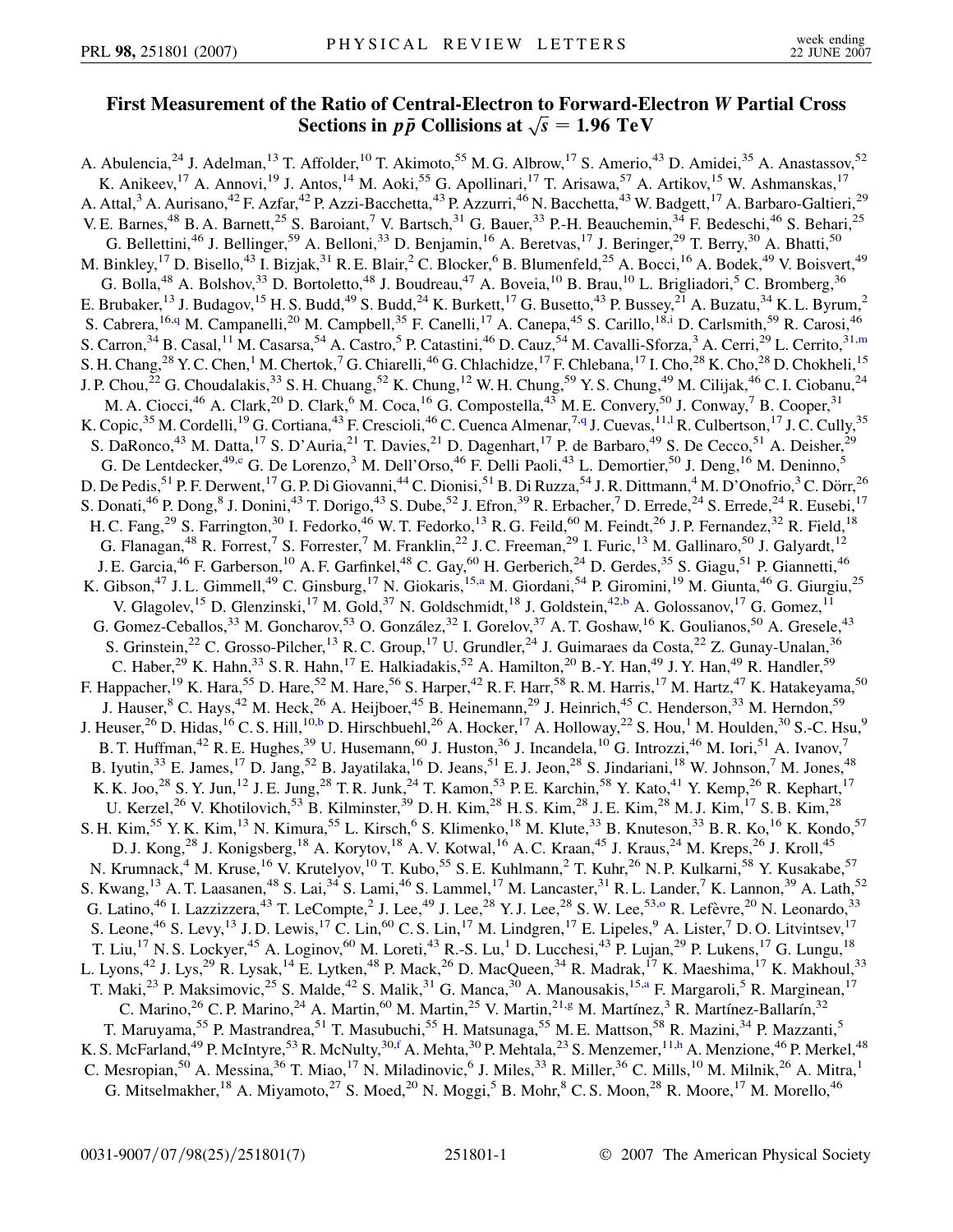<span id="page-3-4"></span><span id="page-3-3"></span><span id="page-3-1"></span>P. Movilla Fernandez,<sup>29</sup> J. Mülmenstädt,<sup>29</sup> A. Mukherjee,<sup>17</sup> Th. Muller,<sup>26</sup> R. Mumford,<sup>25</sup> P. Murat,<sup>17</sup> M. Mussini,<sup>5</sup> J. Nachtman,<sup>17</sup> A. Nagano,<sup>55</sup> J. Naganoma,<sup>57</sup> K. Nakamura,<sup>55</sup> I. Nakano,<sup>40</sup> A. Napier,<sup>56</sup> V. Necula,<sup>16</sup> C. Neu,<sup>45</sup> M. S. Neubauer, <sup>9</sup> J. Nielse[n](#page-8-11), <sup>29,n</sup> L. Nodulman, <sup>2</sup> O. Norniella, <sup>3</sup> E. Nurse, <sup>31</sup> S. H. Oh, <sup>16</sup> Y. D. Oh, <sup>28</sup> I. Oksuzian, <sup>18</sup> T. Okusawa,<sup>41</sup> R. Oldeman,<sup>30</sup> R. Orava,<sup>23</sup> K. Osterberg,<sup>23</sup> C. Pagliarone,<sup>46</sup> E. Palencia,<sup>11</sup> V. Papadimitriou,<sup>17</sup> A. Papaikonomou,<sup>26</sup> A. A. Paramonov,<sup>13</sup> B. Parks,<sup>39</sup> S. Pashapour,<sup>34</sup> J. Patrick,<sup>17</sup> G. Pauletta,<sup>54</sup> M. Paulini,<sup>12</sup> C. Paus,<sup>33</sup> D. E. Pellett,<sup>7</sup> A. Penzo,<sup>54</sup> T. J. Phillips,<sup>16</sup> G. Piacentino,<sup>46</sup> J. Piedra,<sup>44</sup> L. Pinera,<sup>18</sup> K. Pitts,<sup>24</sup> C. Plager,<sup>8</sup> L. Pondrom,<sup>59</sup> X. Portell,<sup>3</sup> O. Poukhov,<sup>15</sup> N. Pounder,<sup>42</sup> F. Prakoshyn,<sup>15</sup> A. Pronko,<sup>17</sup> J. Proudfoot,<sup>2</sup> F. Ptohos,<sup>19[,e](#page-8-12)</sup> G. Punzi,<sup>46</sup> J. Pursley,<sup>25</sup> J. Rademacker,<sup>42[,b](#page-8-6)</sup> A. Rahaman,<sup>47</sup> V. Ramakrishnan,<sup>59</sup> N. Ranjan,<sup>48</sup> I. Redondo,<sup>32</sup> B. Reisert,<sup>17</sup> V. Rekovic,<sup>37</sup> P. Renton,<sup>42</sup> M. Rescigno,<sup>51</sup> S. Richter,<sup>26</sup> F. Rimondi,<sup>5</sup> L. Ristori,<sup>46</sup> A. Robson,<sup>21</sup> T. Rodrigo,<sup>11</sup> E. Rogers,<sup>24</sup> S. Rolli,<sup>56</sup> R. Roser,<sup>17</sup> M. Rossi,<sup>54</sup> R. Rossin,<sup>10</sup> P. Roy,<sup>34</sup> A. Ruiz,<sup>11</sup> J. Russ,<sup>12</sup> V. Rusu,<sup>13</sup> H. Saarikko,<sup>23</sup> A. Safonov,<sup>53</sup> W. K. Sakumoto,<sup>49</sup> G. Salamanna,<sup>51</sup> O. Saltó,<sup>3</sup> L. Santi,<sup>54</sup> S. Sarkar,<sup>51</sup> L. Sartori,<sup>46</sup> K. Sato,<sup>17</sup> P. Savard,<sup>34</sup> A. Savoy-Navarro,<sup>44</sup> T. Scheidle,<sup>26</sup> P. Schlabach,<sup>17</sup> E. E. Schmidt,<sup>17</sup> M. P. Schmidt,<sup>60</sup> M. Schmitt,<sup>38</sup> T. Schwarz,<sup>7</sup> L. Scodellaro,<sup>11</sup> A. L. Scott,<sup>10</sup> A. Scribano,<sup>46</sup> F. Scuri,<sup>46</sup> A. Sedov,<sup>48</sup> S. Seidel,<sup>37</sup> Y. Seiya,<sup>41</sup> A. Semenov,<sup>15</sup> L. Sexton-Kennedy,<sup>17</sup> A. Sfyrla,<sup>20</sup> S.Z. Shalhout,<sup>58</sup> M. D. Shapiro,<sup>29</sup> T. Shears,<sup>30</sup> P. F. Shepard,<sup>47</sup> D. Sherman,<sup>22</sup> M. Shimojima,<sup>55[,k](#page-8-13)</sup> M. Shochet,<sup>13</sup> Y. Shon,<sup>59</sup> I. Shreyber,<sup>20</sup> A. Sidoti,<sup>46</sup> P. Sinervo,<sup>34</sup> A. Sisakyan,<sup>15</sup> A. J. Slaughter,<sup>17</sup> J. Slaunwhite,<sup>39</sup> K. Sliwa,<sup>56</sup> J. R. Smith,<sup>7</sup> F. D. Snider,<sup>17</sup> R. Snihur,<sup>34</sup> M. Soderberg,<sup>35</sup> A. Soha,<sup>7</sup> S. Somalwar,<sup>52</sup> V. Sorin,<sup>36</sup> J. Spalding,<sup>17</sup> F. Spinella,<sup>46</sup> T. Spreitzer,<sup>34</sup> P. Squillacioti,<sup>46</sup> M. Stanitzki,<sup>60</sup> A. Staveris-Polykalas,<sup>46</sup> R. St. Denis,<sup>21</sup> B. Stelzer,<sup>8</sup> O. Stelzer-Chilton,<sup>42</sup> D. Stentz,<sup>38</sup> J. Strologas,<su[p](#page-8-14)>37</sup> D. Stuart,<sup>10</sup> J. S. Suh,<sup>28</sup> A. Sukhanov,<sup>18</sup> H. Sun,<sup>56</sup> I. Suslov,<sup>15</sup> T. Suzuki,<sup>55</sup> A. Taffard,<sup>24,p</sup> R. Takashima,<sup>40</sup> Y. Takeuchi,<sup>55</sup> R. Tanaka,<sup>40</sup> M. Tecchio,<sup>35</sup> P. K. Teng,<sup>1</sup> K. Terashi,<sup>50</sup> J. Thom,<sup>17,[d](#page-8-15)</sup> A. S. Thompson,<sup>21</sup> E. Thomson,<sup>45</sup> P. Tipton,<sup>60</sup> V. Tiwari,<sup>12</sup> S. Tkaczyk,<sup>17</sup> D. Toback,<sup>53</sup> S. Tokar,<sup>14</sup> K. Tollefson,<sup>36</sup> T. Tomura,<sup>55</sup> D. Tonelli,<sup>46</sup> S. Torre,<sup>19</sup> D. Torretta,<sup>17</sup> S. Tourneur,<sup>44</sup> W. Trischuk,<sup>34</sup> S. Tsuno,<sup>40</sup> Y. Tu,<sup>45</sup> N. Turini,<sup>46</sup> F. Ukegawa,<sup>55</sup> S. Uozumi,<sup>55</sup> S. Vallecorsa,<sup>20</sup> N. van Remortel,<sup>23</sup> A. Varganov,<sup>35</sup> E. Vataga,<sup>37</sup> F. Vazquez, <sup>18[,i](#page-8-1)</sup> G. Velev, <sup>17</sup> C. Vellidis, <sup>46[,a](#page-8-5)</sup> G. Veramendi, <sup>24</sup> V. Veszpremi, <sup>48</sup> M. Vidal,<sup>32</sup> R. Vidal,<sup>17</sup> I. Vila,<sup>11</sup> R. Vilar,<sup>11</sup> T. Vine,<sup>31</sup> I. Vollrath,<sup>34</sup> I. Volobouev,<sup>29,0</sup> G. Volpi,<sup>46</sup> F. Würthwein,<sup>9</sup> P. Wagner,<sup>53</sup> R. G. Wagner,<sup>2</sup> R. L. Wagner,<sup>17</sup> J. Wagner,<sup>26</sup> W. Wagner,<sup>26</sup> R. Wallny,<sup>8</sup> S. M. Wang,<sup>1</sup> A. Warburton,<sup>34</sup> D. Waters,<sup>31</sup> M. Weinberger,<sup>53</sup> W. C. Wester III,<sup>17</sup> B. Whitehouse,<sup>56</sup> D. Whiteson,<sup>45</sup> A. B. Wicklund,<sup>2</sup> E. Wicklund,<sup>17</sup> G. Williams, <sup>34</sup> H. H. Williams, <sup>45</sup> P. Wilson, <sup>17</sup> B. L. Winer, <sup>39</sup> P. Wittich, <sup>17,[d](#page-8-15)</sup> S. Wolbers, <sup>17</sup> C. Wolfe, <sup>13</sup> T. Wright, <sup>35</sup> X. Wu, <sup>20</sup> S. M. Wynne,<sup>30</sup> A. Yagil,<sup>9</sup> K. Yamamoto,<sup>41</sup> J. Yamaoka,<sup>52</sup> T. Yamashita,<sup>40</sup> C. Yang,<sup>60</sup> U.K. Yang,<sup>13,[j](#page-8-16)</sup> Y.C. Yang,<sup>28</sup> W. M. Yao,<sup>29</sup> G. P. Yeh,<sup>17</sup> J. Yoh,<sup>17</sup> K. Yorita,<sup>13</sup> T. Yoshida,<sup>41</sup> G. B. Yu,<sup>49</sup> I. Yu,<sup>28</sup> S. S. Yu,<sup>17</sup> J. C. Yun,<sup>17</sup> L. Zanello,<sup>51</sup> A. Zanetti,<sup>54</sup> I. Zaw,<sup>22</sup> X. Zhang,<sup>24</sup> J. Zhou,<sup>52</sup> and S. Zucchelli<sup>5</sup>

(CDF Collaboration)

<sup>1</sup>*Institute of Physics, Academia Sinica, Taipei, Taiwan 11529, Republic of China*<br><sup>2</sup><sup>4</sup> *Languna National Laboratory, Argonna Illinois 60430, USA* 

<span id="page-3-5"></span><span id="page-3-2"></span><span id="page-3-0"></span>*Argonne National Laboratory, Argonne, Illinois 60439, USA*<br><sup>3</sup> *Argonne National Laboratory, Argonne, Illinois 60439, USA*<sup>3</sup>

*Institut de Fisica d'Altes Energies, Universitat Autonoma de Barcelona, E-08193, Bellaterra (Barcelona), Spain* <sup>4</sup>

<sup>4</sup>Baylor University, Waco, Texas 76798, USA<br><sup>5</sup> Istitute Nazionale di Fisica Nucleare, University of Bologna, La

*Istituto Nazionale di Fisica Nucleare, University of Bologna, I-40127 Bologna, Italy* <sup>6</sup>

*Brandeis University, Waltham, Massachusetts 02254, USA* <sup>7</sup>

*University of California, Davis, Davis, California 95616, USA* <sup>8</sup>

*University of California, Los Angeles, Los Angeles, California 90024, USA* <sup>9</sup>

<sup>9</sup>University of California, San Diego, La Jolla, California 92093, USA<br>
<sup>10</sup>University of California, Santa Barbara, Santa Barbara, California 93106, USA<br>
<sup>11</sup>Instituto de Eisica de Cantabria, CSIC-University of Cantabri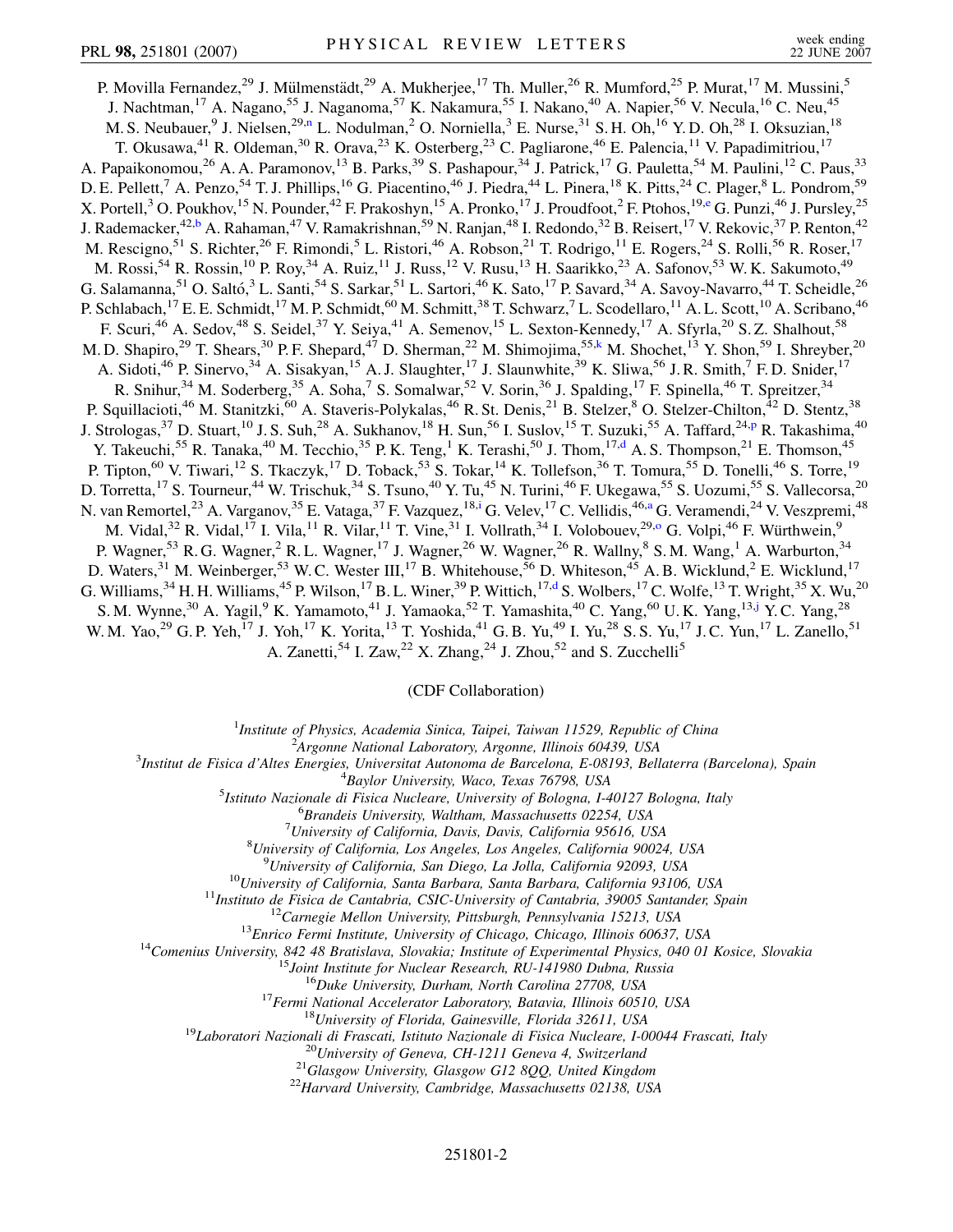<sup>23</sup>*Division of High Energy Physics, Department of Physics, University of Helsinki and Helsinki Institute of Physics,* FIN-00014, Helsinki, Finland<br><sup>24</sup>University of Illinois, Urbana, Illinois 61801, USA<br><sup>25</sup>The Johns Hopkins University, Baltimore, Maryland 21218, USA<br><sup>26</sup>Institut für Experimentelle Kernphysik, Universität Karlsruhe, 7612 *Seoul National University, Seoul 151-742, Korea;* <sup>29</sup>Ernest Orlando Lawrence Berkeley National Laboratory, Berkeley, California 94720, USA<br><sup>30</sup>University of Liverpool, Liverpool L69 7ZE, United Kingdom<br><sup>31</sup>University College London, London WCIE 6BT, United Kingdom<br><sup>32</sup>C <sup>34</sup>Institute of Particle Physics: McGill University, Montréal, Canada H3A 2T8; University of Toronto, Toronto, Canada M5S 1A7<br><sup>35</sup>University of Michigan, Ann Arbor, Michigan 48109, USA<br><sup>36</sup>Michigan State University, East Lansing, Michigan 48824, USA<br><sup>37</sup>University of New Mexico, Albuquerque, New Mexi <sup>42</sup>University of Oxford, Oxford OX1 3RH, United Kingdom<br><sup>43</sup>Istituto Nazionale di Fisica Nucleare, Sezione di Padova-Trento, University of Padova, I-35131 Padova, Italy<br><sup>44</sup>LPNHE, Universite Pierre et Marie Curie/IN2P3-C <sup>48</sup>Purdue University, West Lafayette, Indiana 47907, USA<br><sup>49</sup>University of Rochester, Rochester, New York 14627, USA<br><sup>49</sup>University of Rochester, Rochester, New York 14627, USA<br><sup>51</sup>Istituto Nazionale di Fisica Nucleare, <sup>60</sup>*Yale University, New Haven, Connecticut 06520, USA* (Received 17 February 2007; published 20 June 2007) We present a measurement of  $\sigma(p\bar{p} \to W) \times B(W \to e\nu)$  at  $\sqrt{s} = 1.96$  TeV, using electrons identified in the forward region (1.2  $\lt |\eta| \lt 2.8$ ) of the CDF II detector, in 223 pb<sup>-1</sup> of data. We measure  $\sigma \times \mathcal{B} =$  $2796 \pm 13(stat)^{+95}_{-90}(syst) \pm 162(lum)$  pb. Combining this result with a previous CDF measurement obtained using electrons in the central region ( $|\eta| \le 1$ ), we present the first measurement of the ratio of central-electron to forward-electron *W* partial cross sections  $R_{exp} = 0.925 \pm 0.006(stat) \pm 0.032(syst)$ , consistent with theoretical predictions using Coordinated Theoretical-Experimental Project on QCD (CTEQ) and Martin-Roberts-Stirling-Thorne (MRST) parton distribution functions. DOI: [10.1103/PhysRevLett.98.251801](http://dx.doi.org/10.1103/PhysRevLett.98.251801) PACS numbers: 13.38.Be, 12.38.Qk, 13.85.Qk, 14.70.Fm PRL 98, 251801 (2007) PHYSICAL REVIEW LETTERS week ending

The cross section for *W* boson production in  $p\bar{p}$  collisions has been computed at next-to-leading order (NLO) [\[1\]](#page-8-17) and next-to-next-to-leading order (NNLO) [[2](#page-8-18)] in the strong coupling constant  $\alpha_{s}$ . Experimental results can be used to test the calculation of higher-order QCD contributions and the parton distribution functions (PDFs) of the proton. The PDFs describe the momentum distributions of the elementary constituents of the colliding hadrons and are obtained from various parametrized fits to many sets of experimental data. Their uncertainties affect precision measurements like the masses and production cross sections of the *W* boson and the top quark, at both the Tevatron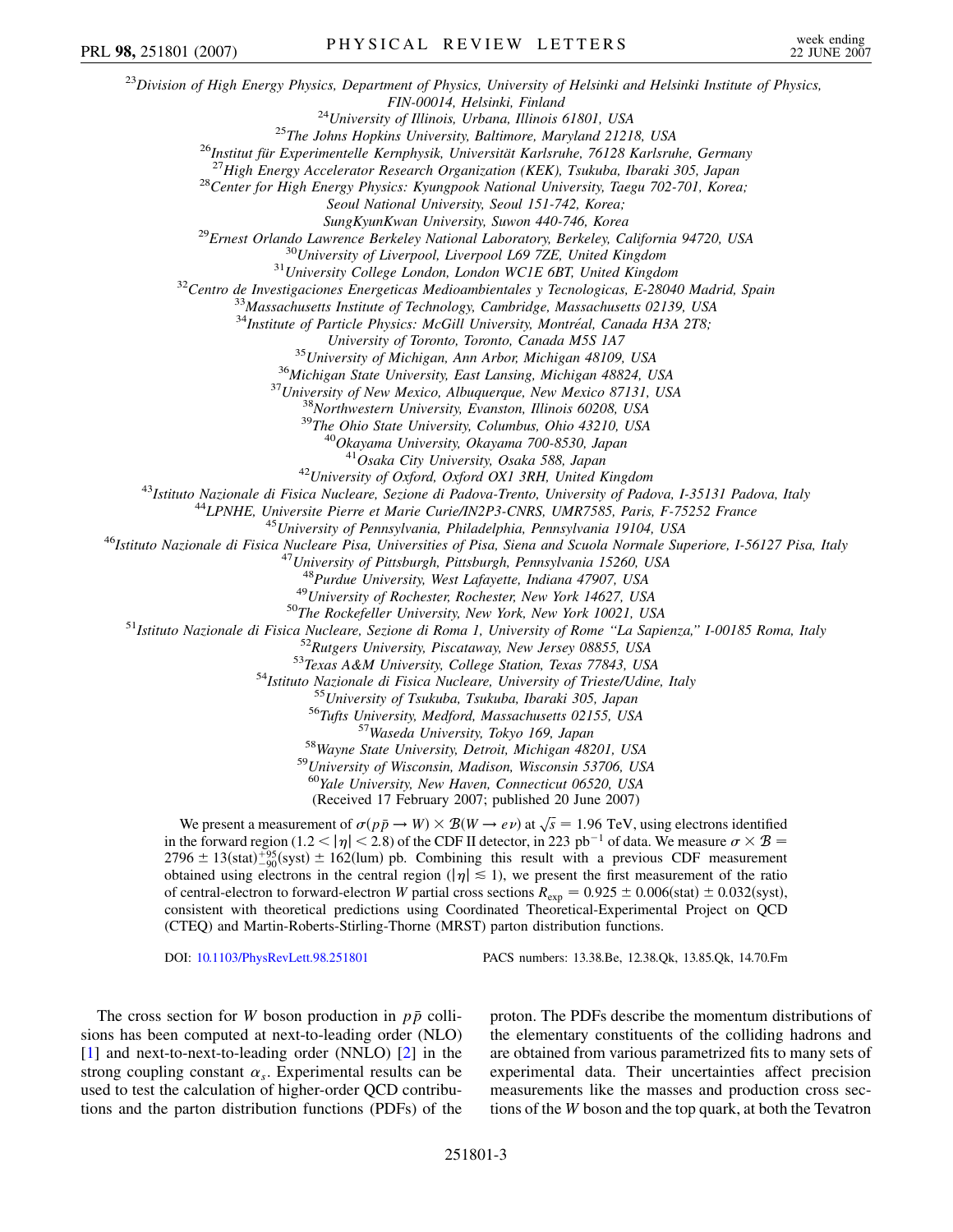<span id="page-5-0"></span>

FIG. 1. Acceptance, obtained from simulation, as a function of the *W* boson rapidity,  $A(y_W)$ . "Forward Region" refers to this measurement (electron pseudorapidity  $1.2 < |\eta| < 2.8$ ) while "Central Region" refers to the analysis reported in [\[7](#page-8-23)]  $(|\eta| <$ 1). The two analyses sample different regions of  $y_w$ .

and the LHC [[3](#page-8-19)]. Moreover, accurate PDF modeling of the pseudorapidity  $\eta$  [\[4\]](#page-8-20) of the lepton from *W* decay is required for the use of *W* production as a luminosity monitor, an attractive option at the LHC [[5\]](#page-8-21).

The momentum fractions carried by the partons in colliding hadrons determine the momentum distribution of the *W* boson. The *W* boson momentum parallel to the proton beam direction cannot be measured in  $p\bar{p}$  collisions, since the longitudinal momentum of the neutrino from the *W* decay is not measured. A previous measurement of the forward-backward charge asymmetry of leptons from *W*s has been used to obtain some input on the momentum fraction dependence of the *u* and *d* quark PDFs within the proton [\[6](#page-8-22)]. Independent measurements of the *W* cross section with central and forward leptons provide additional sensitivity to the *W* rapidity  $y_W$  (Fig. [1](#page-5-0)) and are a novel way to constrain the PDFs. We present the first attempt to constrain PDFs using the ratio of *W* boson cross sections measured with central and forward electrons. The largest experimental uncertainty, due to luminosity, cancels in this ratio. We compare our measurement to the theoretical predictions obtained with two of the most commonly used PDF sets.

The *W* cross section measurement presented in this Letter is obtained using  $223 \pm 13$  pb<sup>-1</sup> of data collected by the CDF II detector during run II of the Tevatron at  $\sqrt{s}$  = 1.96 TeV. *W* bosons are identified by their decays to electrons in the forward region  $(1.2 < |\eta| < 2.8)$ , from which we obtain the inclusive cross section times branching fraction  $\sigma(p\bar{p} \rightarrow W) \times \mathcal{B}(W \rightarrow e\nu)$ .

Previous run II results on *W* production, based on electrons with  $|\eta| \leq 1$ , were reported by both the CDF and D0 from  $\vert \eta \vert \approx 1$ , were reported by both the CDF and D0<br>Collaborations [[7](#page-8-23)[,8\]](#page-8-24). In run I, at  $\sqrt{s} = 1.8$  TeV, D0 reported a measurement based on electrons at  $|\eta|$  < 1.1 and  $1.5 < |\eta| < 2.5$  [[9\]](#page-8-25), without separating the central from the forward regions.

The CDF II detector is described in detail elsewhere [\[10\]](#page-8-26). Tracking detectors inside a 1.4 T solenoidal magnetic field reconstruct the charged particles' trajectories (tracks) and measure their momenta. The silicon tracking system (SVX) [\[11\]](#page-8-27) provides precise measurement points from up to 8 radial layers of strip sensors. Outside the SVX is the central drift chamber (COT), which provides track mea-surements (hits) in 96 radial layers [\[12\]](#page-8-28). The COT allows full track reconstruction in the range  $|\eta|$  < 1. The SVX extends the track reconstruction capability up to  $|\eta| \approx 2.8$ . Outside the tracking system, electromagnetic (EM) and hadronic (HAD) calorimeters measure the energy of showering particles [[13](#page-8-29)]. In the forward region, the position of the EM shower is measured by two layers of scintillating strips (PES) [[14\]](#page-8-30). The first layer of the forward EM calo-rimeter is used as a preshower detector [[13](#page-8-29)]. Gas Cherenkov counters are used to determine the luminosity, with an uncertainty of 5.8% [[15](#page-8-31),[16](#page-8-32)]. The trigger system has three levels [[17](#page-8-33)[,18](#page-8-34)]. Data used in this analysis are selected by a trigger requiring missing transverse energy  $E_T$  > 15 GeV and an EM cluster in the forward calorimeter with  $E_T > 20$  GeV.

The offline selection of candidate *W* decays begins by requiring an energy cluster with  $E_T > 20$  GeV in the fiducial region of the forward calorimeter at  $1.2 < |\eta| < 2.8$ . The ratio of hadronic to electromagnetic energy deposition must be small:  $E_{\text{HAD}}/E_{\text{EM}} < 0.05$ . The EM cluster is required to be isolated [[19\]](#page-8-35). The neutrino from the *W* decay is identified by requiring  $\n *F*<sub>T</sub>$  > 25 GeV.

To reduce the large remaining background, we compare the location and the energy deposition of the EM clusters in the calorimeter to projections of three-dimensional tracks independently reconstructed by the tracking detectors. Our track sample is dominated by tracks seeded by the SVX [\[20\]](#page-8-36). Typically, tracks in the region  $1.2 < |\eta| < 1.6$  have COT hit information, while those at larger  $|\eta|$  do not. The candidate events are required to have at least one track that extrapolates to the EM cluster shower centroid in the PES detector within 3 cm in the *x* and *y* coordinates. The selection is optimized by using a  $Z \rightarrow ee$  data sample where one electron is detected in the central calorimeter [\[19\]](#page-8-35) and the other one in the forward calorimeter ( $Z \rightarrow ee$ control sample). The probability for matching a track to an EM cluster detected in the forward region in  $Z \rightarrow ee$  events is 49.2  $\pm$  0.5%. The *z* coordinate of the track intersection with the beam axis must be within 60 cm from the detector center. Finally, electron candidates must satisfy  $E/p < 2$ . After all requirements the sample contains 48 165 events.

The kinematic and geometric acceptance (*A*) for  $W \rightarrow$  $e\nu$  events is determined using the PYTHIA event generator [\[21\]](#page-8-37) and a full simulation of the CDF II detector based on the GEANT simulation package [[22](#page-8-38)]. We extract  $A(y_W)$  from the simulation and convolve it with a NNLO calculation of  $d\sigma/dy_W$  [[23](#page-8-39)]. We compute the central value of the acceptance using the MRST 2001 next-to-next-to-leading-log (NNLL) PDF set [[24\]](#page-8-40) (in analogy with the *W* cross section measurement in the central region  $[19]$  $[19]$ ) and find  $A =$  $0.2567 \pm 0.0002$ . Two different sets of next-to-leadinglog (NLL) PDFs are available (MRST01E and CTEQ6.1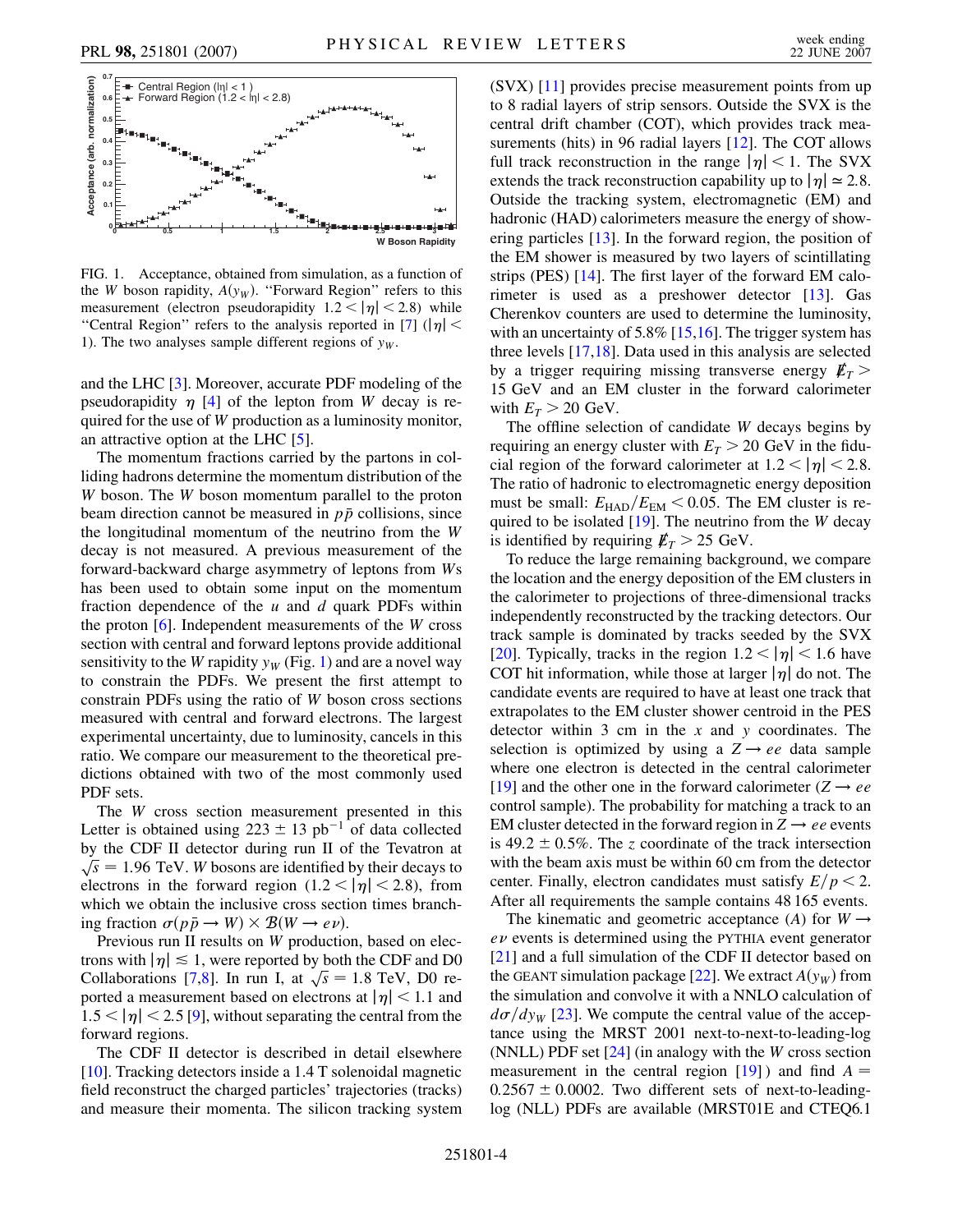$[25]$ ). To encode uncertainties in the PDF data and disagreements between measurements included in the fits, the PDF sets provide eigenvectors formed in the space of the fit parameters (20 eigenvectors for CTEQ and 15 for MRST). For each eigenvector, two complete PDF sets are provided corresponding to the changes in each direction of that eigenvector. To estimate the uncertainty due to the choice of the PDFs we convolve  $A(y_W)$  with the NLO  $d\sigma/dy_W$ [\[19\]](#page-8-35) for each PDF central value and  $\pm 1\sigma$  eigenvalue. Using the CTEQ6.1 eigenvector basis set, we obtain a contribution to the acceptance uncertainty of  $(+1.7, -1.3)\%$ . This value is roughly twice that obtained using the MRST01E PDF set. We use the difference between the NNLO and NLO  $d\sigma/dy_W$  calculations to estimate the acceptance uncertainty due to higher-order QCD corrections  $(\pm 0.47\%)$ . The other uncertainties on *A* are described below.

The vector sum of the energy of hadrons recoiling against the *W* boson enters the calculation of  $E_T$ . We tune the detector response to these hadrons by applying scale factors and offsets to the components of their summed energy parallel and perpendicular to the lepton momentum vector. We obtain a systematic uncertainty of  $\pm 0.35\%$  on *A* by taking a variation corresponding to 3 standard deviations in the tuning parameters.

The energy scale and resolution modeling of electrons are calibrated with  $Z \rightarrow ee$  events and result in an uncertainty of  $\pm 0.24\%$ . The uncertainty on the scale as a function of  $E_T$  is determined using the  $E/p$  distribution. The simulation models the  $E_T$  dependence well, and we include a  $\pm 0.26\%$  uncertainty on *A* due to the statistical limitations of the constraint.

We vary the amount of material that an electron passes through by  $\pm 1/3$  of a radiation length, based on measurements of electron energy deposition in the preshower detector. The resulting contribution to the acceptance uncertainty is  $\pm 0.71\%$ .

Differences in primary vertex reconstruction efficiency between data and simulation contribute less than 0.1% to the acceptance uncertainty. Finally, we vary the parameters of the PYTHIA model which influence the *W* boson  $p_T$ distribution [\[19\]](#page-8-35) within the constraints of a CDF run I *Z* boson measurement and find the corresponding acceptance uncertainty to be less than 0.1%.

Electron identification, track matching, and  $E/p$  efficiencies are measured using the  $Z \rightarrow ee$  control sample. The track matching efficiency is corrected to account for the small kinematic differences of the *Z* electrons with respect to those from *W* decay and the  $\eta$  distribution of electrons coming from *W*s. These efficiencies contribute the largest experimental uncertainty to the cross section measurement and are limited by the *Z* statistics and the understanding of the background in the  $Z \rightarrow ee$  sample. The relative uncertainties on the cross section measurement from electron identification, track matching, and  $E/p$ 

<span id="page-6-0"></span>TABLE I. Geometric and kinematic acceptance, overall efficiency, and expected number of background events.

| Background multijet                 | $846 \pm 57(stat) \pm 423(syst)$                    |
|-------------------------------------|-----------------------------------------------------|
| Background $Z \rightarrow ee$       | $417 \pm 5(stat)$                                   |
| Background $W \rightarrow \tau \nu$ | $1070 \pm 12(stat)$                                 |
| Acceptance A                        | $0.2567 \pm 0.0002(stat)_{-0.0042}^{+0.0051}(syst)$ |
| Efficiency $\epsilon_{\text{TOT}}$  | $0.2863 \pm 0.0042(stat)_{-0.0061}^{+0.0060}(syst)$ |

are 2.0%, 1.1%, and 1.0%, respectively. The trigger efficiency is also measured from data, using independent triggers, and results in a relative uncertainty of 0.4%. The overall efficiency is reported in Table [I](#page-6-0).

Backgrounds fall into two categories: multijet events, where one jet mimics an isolated high- $p_T$  electron and another jet is mismeasured in the calorimeters causing  $\not\hspace{-.15cm}\ell_T$ , and electroweak backgrounds,  $Z \rightarrow ee$  and  $W \rightarrow \tau \nu$ .

The multijet background is estimated from data. Multijet events are characterized by significant energy in the cone around the electron and small  $E_T$  [\[19\]](#page-8-35). We assume that these two variables are not correlated and estimate the number of background events in the signal region using control regions defined by either low  $E_T$  or high energy in the isolation cone. We vary the cuts on  $E_T$  and isolation that define the control region and obtain a relative systematic uncertainty of 50% on the multijet background estimate of 1.8%. We check this calculation by determining the fraction of jets that pass our electron criteria and applying this fraction to multijet events with large  $\not\hspace{-.15cm}/F_{T}$ . We obtain good agreement.

The electroweak backgrounds are estimated using simulation. We separately calculate the fraction of  $Z \rightarrow ee$  and  $W \rightarrow \tau \nu$  events passing our selection. These fractions are then normalized to data using the theoretical value for the ratio of  $\sigma(Z)/\sigma(W)$  [\[2](#page-8-18)] and assuming lepton universality for the  $W \rightarrow \tau \nu$  decays. Background fractions from these processes are estimated to be 2.2% and 0.9% for  $W \rightarrow \tau \nu$ and  $Z \rightarrow ee$ , respectively.

We show the  $M_T$  [[4](#page-8-20)] distribution for both the signal and background contributions in Fig. [2.](#page-7-0) The sum of signal simulation and background matches the data well.

From the number of selected events, the luminosity of the sample, the acceptance, efficiencies, and backgrounds [\[19\]](#page-8-35) (see Table [I](#page-6-0)), we measure the inclusive cross section to be  $\sigma \times B = 2796 \pm 13(stat)_{-90}^{+95}(syst) \pm 162(lum)$  pb, consistent with previous CDF results and with theoretical predictions [[19](#page-8-35)]. The correct PDF must give the same total *W* cross section for central and forward electrons, within statistical and systematic uncertainties. It follows that the ratio of partial cross sections  $\sigma_p = \sigma \times \mathcal{B} \times A$ , where *A* is the kinematic and geometric acceptance, is equal to the true ratio of acceptances for the two regions. This experimental ratio can then be compared with acceptance ratios predicted by any set of PDFs. The cross section based on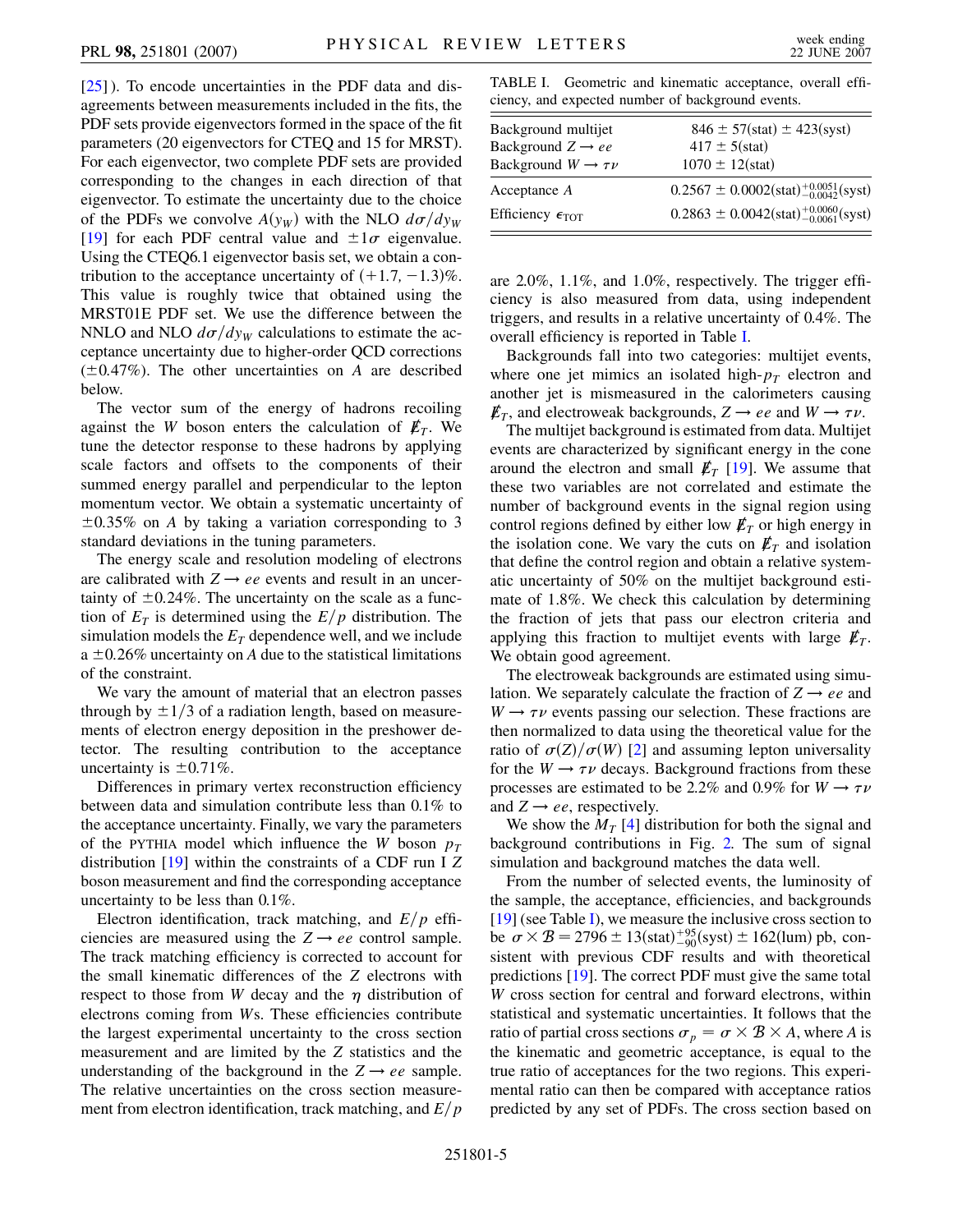<span id="page-7-0"></span>

FIG. 2 (color online).  $M_T$  distribution for  $W \rightarrow e \nu$  candidates  $(\bullet)$ . The histogram is the sum of the expected background and the predicted (from simulation) signal spectrum.

central electrons, using the same PDF as used above for the forward-electron measurement [[19](#page-8-35)], is  $\sigma \times \mathcal{B} = 2771 \pm$  $14(stat) \pm 47(syst)$  pb, after removing uncertainties due to PDFs, luminosity, renormalization scale, and NLO/NNLO effects. The resulting  $\sigma_p$ , measured for reconstructed electrons with  $E_T > 25 \text{ GeV}, |\eta| \le 1$  [\[7](#page-8-23)], and  $E_T > 25 \text{ GeV}$  is  $\sigma_p^{\text{cen}} = 664 \pm 3(\text{stat}) \pm 11(\text{syst})$  pb. In the forward region  $\sigma_p$  for  $E_T > 20$  GeV, 1.2 <  $|\eta|$  < 2.8, and  $\not\!\!E_T > 25$  GeV is  $\sigma_p^{\text{for}} = 718 \pm 3(\text{stat}) \pm 21(\text{syst})$  pb. All systematic uncertainties except those due to PDF and to NLO/NNLO effects are assigned to  $\sigma_p$ . Most of the luminosity uncertainty for the overlapping data-taking period cancels in the ratio, and we assign a 1% systematic due to time-dependent luminosity uncertainty. All other uncertainties are uncorrelated. The experimental ratio is  $R_{exp} = \frac{\sigma_p^{cen}}{\rho_p} / \frac{\sigma_p^{for}}{p} = 0.925 \pm \frac{1}{2}$  $0.006(stat) \pm 0.032(syst)$ . We compute also the centralto-forward ratio of acceptances  $R_{th}$ , obtained with two different PDF sets (CTEQ6.1 and MRST01E) at NLO level. For CTEQ6.1 the ratio is  $R_{\text{th}} = 0.924^{+0.023}_{-0.030}$  (PDF)  $\pm$ 0.004 (NLO/NNLO) and for MRST01E  $R_{\text{th}} =$  $0.941^{+0.010}_{-0.012}$ (PDF)  $\pm 0.004$  (NLO/NNLO), where "PDF" indicates the uncertainty obtained by varying the eigenvalues relative to a given PDF set.

Figure [3](#page-7-1) shows the experimental ratio of partial cross sections (solid triangles) compared to the CTEQ6.1 (upper plot) and MRST01E (lower plot) acceptance ratios (solid circle and square). The data measurement is independent of PDFs. The ratios of acceptances are also computed varying each PDF eigenvalue by  $\pm 1\sigma$  (giving 40 values for CTEQ6.1 and 30 for MRST01E, shown as open circles and squares). Data and both PDF sets agree within uncertainties, though the central values for MRST01E and CTEQ6.1 are slightly shifted with respect to each other. The CTEQ6.1 has a larger uncertainty and some of the individual  $\pm 1\sigma$  eigenvalues show a sizeable deviation from the central value. This is notably the case for eigenvector 1 (PDF eigenvalues 1 and 2 in Fig. [3\)](#page-7-1), in which the

<span id="page-7-1"></span>

FIG. 3. The ratio of central-to-forward acceptances, as a function of the  $\pm 1\sigma$  eigenvalue of CTEQ6.1 (top) and MRST01E (bottom) PDF sets. Dashed lines separate eigenvectors.

dominant contribution is due to the *u*-valence quark, and eigenvector 3 (PDF eigenvalues 5 and 6), in which the most important contribution is due to the *d*-valence quark. These eigenvectors impact *W* boson measurements at the Tevatron, in particular, the *W* mass measurement. Another large variation is visible for PDF eigenvector 5 (eigenvalues 9 and 10) in which the dominant contribution is due to sea quarks and gluons. This eigenvector is important for the *W* rapidity distribution at the LHC.

Recently, a calculation of  $R<sub>th</sub>$  at NNLO became available, which takes into account the spin correlation between electron and neutrino and the experimental selection of this analysis. The authors find  $R_{\text{th}} = 0.9266 \pm 0.0019$ , in good agreement with our measurement [[26](#page-8-42)].

In summary, we have measured the *W* inclusive production cross section with electrons identified at large pseudorapidities  $(1.2 < |\eta| < 2.8)$  to be  $\sigma \times B = 2796 \pm$  $13(stat)^{+95}_{-90}(syst) \pm 162(lum)$  pb. We have measured a partial cross section using forward electrons  $\sigma \times \mathcal{B} \times A =$  $718 \pm 3(stat) \pm 21(syst)$  pb and the ratio of centralelectron to forward-electron partial cross sections  $R_{\text{exp}} =$  $0.925 \pm 0.006(stat) \pm 0.032(syst).$ 

We thank the Fermilab staff and the technical staffs of the participating institutions for their vital contributions. This work was supported by the US Department of Energy and National Science Foundation; the Italian Istituto Nazionale di Fisica Nucleare; the Ministry of Education, Culture, Sports, Science, and Technology of Japan; the Natural Sciences and Engineering Research Council of Canada; the National Science Council of the Republic of China; the Swiss National Science Foundation; the A. P.